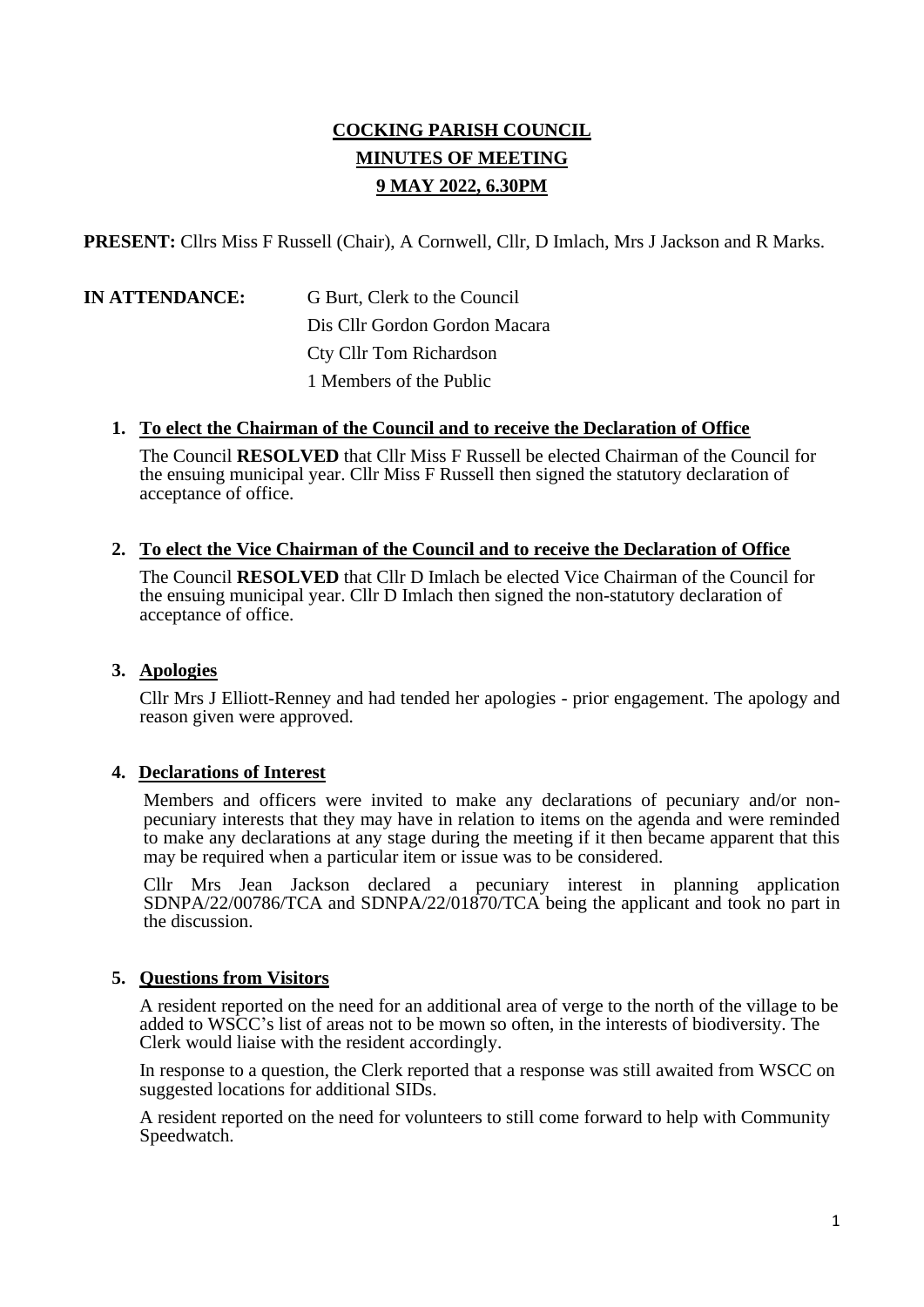#### **6. To receive reports from County & District Cllrs.**

Dis Cllr Gordon Gordon Macara had sent a written report in advance, copied to all Cllrs. A hopeful pending application for 210 Cocking was also discussed, in addition to Pendean Quarry.

Cty Cllr Tom Richardson reported on his work at WSCC in helping to review various highway policies, inc. speed limits, speed limits o/s schools, rural speed limits in lanes, a possible maximum speed limit on all main roads excl. dual carriageways and another for urban areas. Was also looking at the data criteria against which applications were judged. Other areas can then be looked at. He also reported on the new methods for fixing potholes, and support for Ukranian refuges staying in the County.

## **7. Minutes**

The minutes of the meeting of the 4 April 2022, previously circulated were agreed as a correct record and signed by the Chairman.

## **8. Matters Arising from the Minutes**

None / covered elsewhere.

#### **9. Planning**

Comments on planning applications were **RESOLVED** as set out below in Appendix **A.**

#### **10. Highways Updates**

- a. Footpaths & Footways –The Clerk would liaise with the SDNPA on how the Parish might apply for CIL to help them with the project to upgrade the ROW from Cocking Hill down in to the village.
- b. Cycleways Nothing to report.
- **c.** Traffic Calming Nothing new to report
- **d.** The redundant National Speed Limit sign in Bell Lane had now been removed.

## **11. Updates on Parish Matters**

- a. Playground Quotes were being obtained to replace the leaning fence posts.
- b. Village Hall Nothing new to report.
- c. *Greening Cocking –* Nothing new to report.
- d. *Village Spring Clean –* Members commented on the excellent turnout and the amount of tidying undertaken.
- e. Crypt Lane bench- now the area had been tidied, it had revealed that the bench was in need of some repair.

## **12. Finance**

- a. Payments since last meeting were **RESOLVED** and any receipts NOTED Appendix **B.**
- b. Bank Reconciliations to 31 March and 13 April 2022 were **RESOLVED** Appendix **C** & **D** respectively and the corresponding bank statements was subsequently initialled by the Chairman.
- c. Grant Applications

**RESOLVED** that an application for a grant of £100 to 4Sight Vision Support be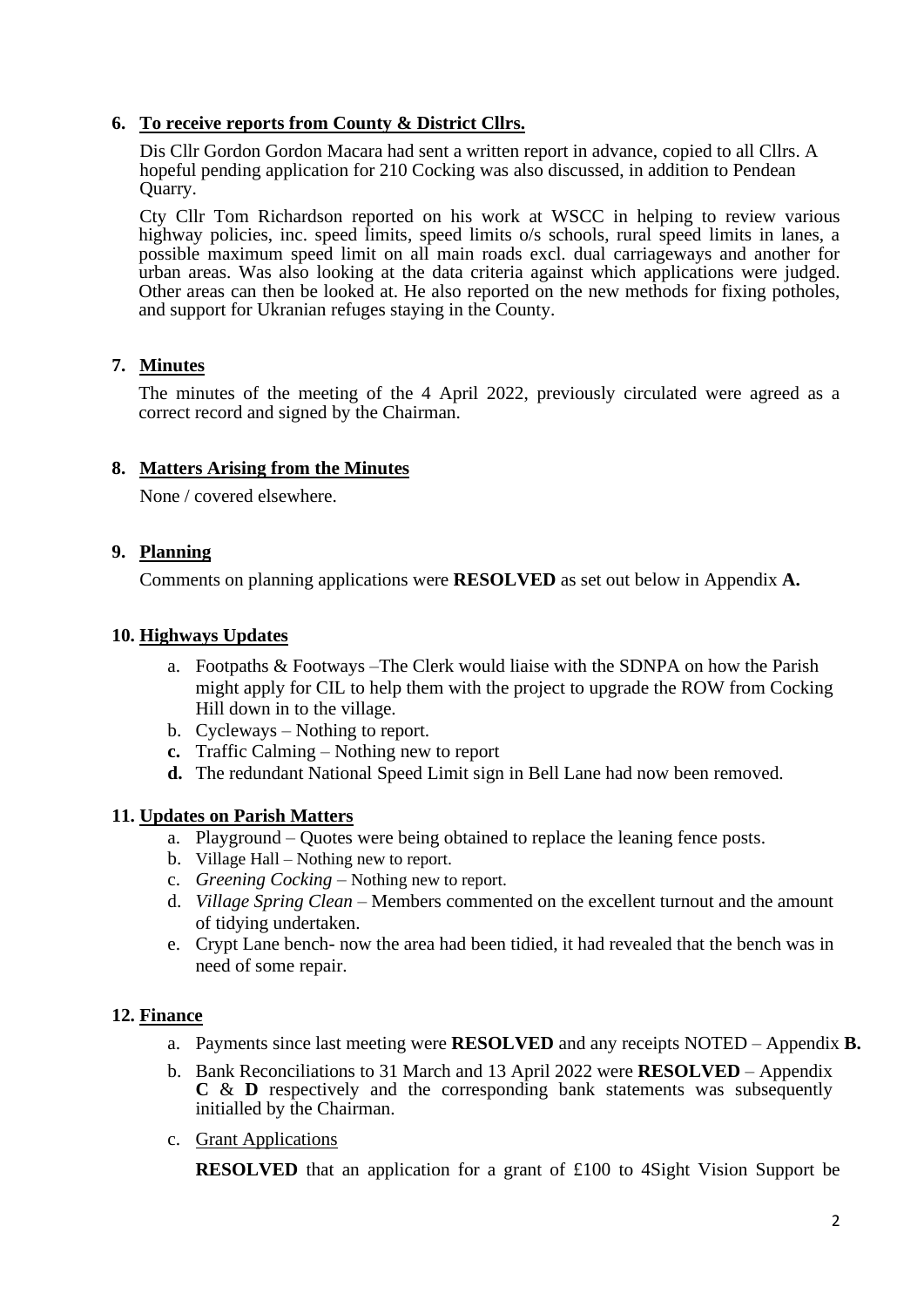supported, in accordance with S137 of the Local Government Act 1972.

## **13. To confirm appointments to outside bodies**

The following appointments were **RESOLVED** accordingly. Chichester District Association of Local Councils (CDALC) – Chair & Vice Chair. West Sussex Association of Local Councils (WSALC) – Chair & Vice Chair. Village Hall Committee – Cllr Imlach North West Forum - Chair & Vice Chair. North Chichester County Community Committee - Chair & Vice Chair. Landfill/Gravel Liaison Group - Cllr Imlach. Midhurst Area Cycling (MAC) – Cllr Imlach. PathWatch - Cllrs Marks and Mr P Craig. Footpath Warden – Naomi Barnett Defibrillator monitoring – Cllr Jane Elliott-Renney

## **14. To reaffirm the Council's Standing Orders. RESOLVED**

## **15. To Reaffirm the Council's Financial Regulations. RESOLVED**

## **16. Any Other Matters for Information**

The Chairman reported that the Parish Church had enquired about support towards churchyard maintenance. The Clerk would contact them and seek a formal request to go on the June aganda.

# **17. Date of Next Meeting Monday 6 June 2022 6.30pm**

*The meeting closed at 7.15pm*

Chairman: Date: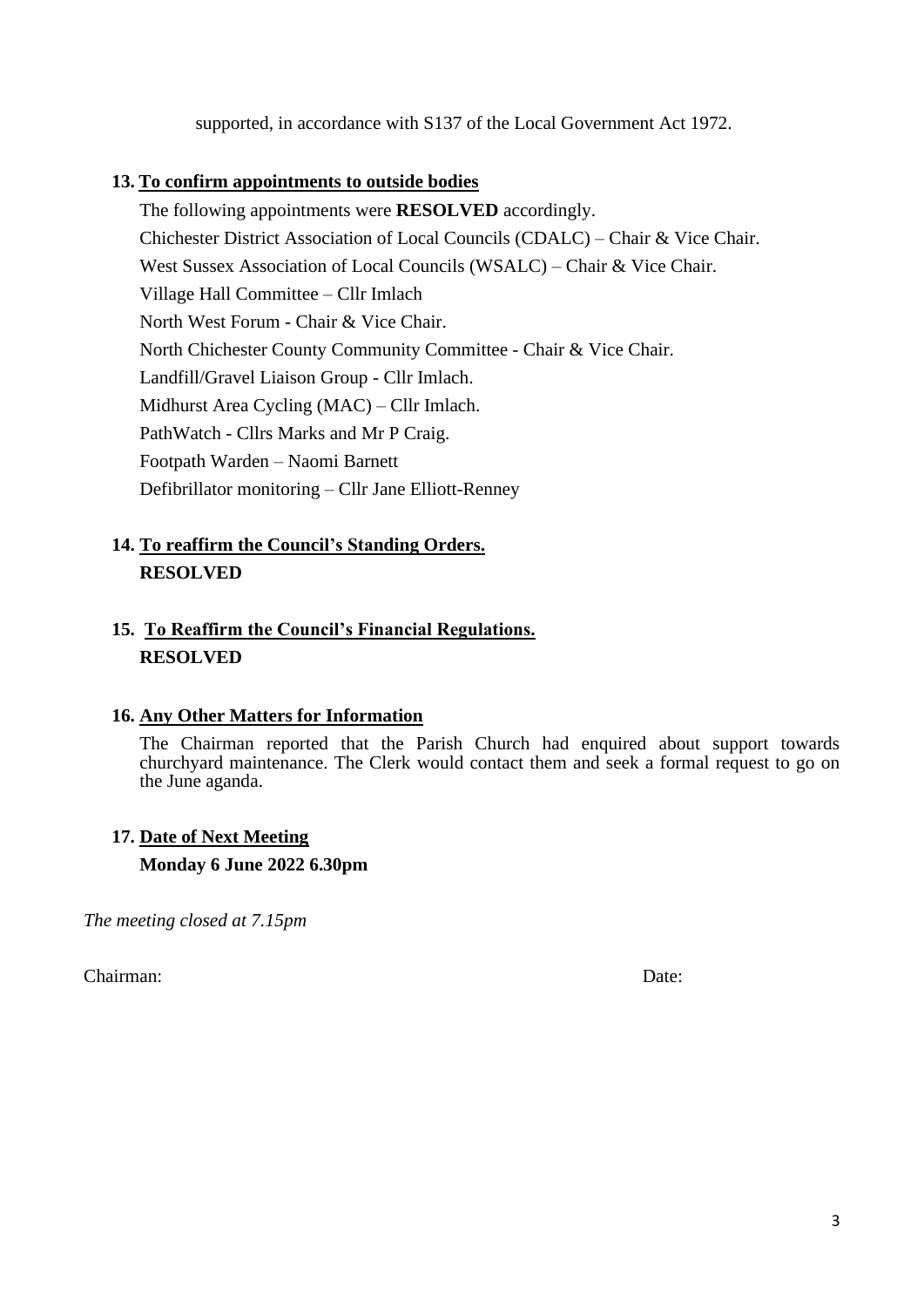# **APPENDIX A**

| Ref. No      | <b>Address</b>                       | <b>Details</b>                                | <b>Comment</b>      |
|--------------|--------------------------------------|-----------------------------------------------|---------------------|
| SDNP/22/0078 | Castersbrooke Mill Lane              | Notification of intention to remove           | <b>NO OBJECTION</b> |
| 6/TCA        | Cocking GU29 0HJ                     | 3 no. limbs (over cables/carpark) on          |                     |
|              |                                      | northern sector of 1 no. Willow tree          |                     |
|              |                                      | (T2). Fell 1 no. Willow tree (T13).           |                     |
|              |                                      | Remove 1 no. complete limb (over              |                     |
|              |                                      | house/biomass boiler) on southern             |                     |
|              |                                      | sector for 1 no. Oak tree (T15).              |                     |
|              |                                      | Remove 1 no. limb (over roof of the           |                     |
|              |                                      | house) on southern sector of 1 no.            |                     |
|              |                                      | Cherry tree (T16).                            |                     |
|              | SDNP/22/0187 Castersbrooke Mill Lane | Castersbrooke Mill Lane Cocking               | NO OBJECTION        |
| 0/TCA        | Cocking Midhurst West                | GU29 OHJ Proposal: Notification of            |                     |
|              | Sussex GU29 OHJ                      | intention to fell 1 no. Willow tree           |                     |
|              |                                      | (T1). Pollard to 4m above ground              |                     |
|              |                                      | level on 10 no. Willow trees (T3 to           |                     |
|              |                                      | $T12$ ).                                      |                     |
| SDNP/22/0178 | Chalkway Cottage A286                | Remove 2 no. stems at base level              | <b>NO OBJECTION</b> |
| 8/TPO        | Church Lane to Bell Lane             | (north sector) on 1 no. Yew tree (T1)         |                     |
|              | Cocking GU29 0HN                     | subject to<br>CK/95/00369/TPO.                |                     |
|              | Flats 3 - 6 The Croft                | Replacement of windows to double NO OBJECTION |                     |
|              | Cocking GU29 0HQ                     | glazed Upvc and flat entrance doors           |                     |
| SDNP/22/0207 |                                      | to Composite                                  |                     |
| $2$ FUL      |                                      | doors.                                        |                     |
|              |                                      |                                               |                     |

## **APPENDIX B**

|                     |                                                          |     | <b>INCOME &amp; EXPENDITURE SINCE LAST MEETING TO 09 MAY 2022</b> |            |            |                       |
|---------------------|----------------------------------------------------------|-----|-------------------------------------------------------------------|------------|------------|-----------------------|
| <b>EXPENDITURE</b>  |                                                          |     |                                                                   |            |            |                       |
|                     |                                                          |     |                                                                   | <b>NET</b> | <b>VAT</b> | <b>GROSS</b>          |
| 09/05/2022          | Air Ambulance<br><b>Kent Surrey Sussex</b>               | 971 | Grant                                                             | £100.00    |            | £100.00               |
|                     |                                                          | 972 | Clerk salary - April                                              | £278.54    |            | £278.54               |
| 09/05/2022 G Burt   |                                                          |     | Refreshments / Spring Clean                                       | £25.00     | £4.18      | £20.82                |
|                     |                                                          |     | Postage                                                           | £1.50      |            | £1.50                 |
| 09/05/2022 HMRC     |                                                          | 973 | Clerk Tax - April<br>£69.60                                       |            | £69.60     |                       |
| 09/05/2022 D Imlach |                                                          | 974 | Extra newsletter printing                                         | £29.25     |            | £29.25                |
|                     | 09/05/2022 Frances Russell                               | 975 | Food - Annual Parish Meeti<br>£50.00                              |            | £50.00     |                       |
|                     | 09/05/2022 Andrew James                                  | 976 | Recreation Field Grass cuttin                                     | £225.00    |            | £225.00               |
|                     | 09/05/2022 C Village Hall                                | 977 | Cont.to new Hearing Loop                                          | £746.00    |            | £746.00               |
|                     | <b>Cowdray Estate</b>                                    |     | Rec Field Rent                                                    | $-£100.00$ |            | $-£100.00$            |
| 09/05/2022 CANCEL   |                                                          |     | Village Hall Gd rent                                              | $-£143.66$ |            | $-£143.66$            |
|                     | <b>CHEQUE 962</b>                                        |     | Hist Col Gd rent                                                  | $-£20.00$  |            | $-£20.00$             |
|                     | <b>Cowdray Estate</b>                                    |     | Rec Field Rent                                                    | £100.00    |            | £100.00               |
|                     | 09/05/2022 REPLACEMENT                                   | 978 | Village Hall Gd rent                                              | £143.66    |            | £143.66               |
|                     | <b>CHEOUE</b>                                            |     | Hist Col Gd rent                                                  | £20.00     |            | £20.00 $\overline{a}$ |
| 07/02/2022          | <b>G Burt CANCEL</b><br><b>CHEOUE 956</b>                |     | Clerk salary - Jan                                                | $-£219.95$ |            | $-£219.95$            |
|                     | <b>G</b> Burt<br>07/02/2022 REPLACEMENT<br><b>CHEQUE</b> | 979 | Clerk salary - Jan                                                | £219.95    |            | £219.95               |
|                     |                                                          |     |                                                                   | £1,524.89  |            | £4.18 £1,520.71       |
|                     |                                                          |     |                                                                   |            |            |                       |
| <b>RECIEPTS</b>     |                                                          |     |                                                                   |            |            |                       |
| 17/03/2022 HMRC     |                                                          |     | <b>BACS</b> VAT reclaim                                           | £3,491.05  |            |                       |
| 08/04/2022 CDC      |                                                          |     | <b>BAC</b> Precept Part I                                         | £6,784.00  |            |                       |
|                     |                                                          |     |                                                                   | £10,275.05 |            |                       |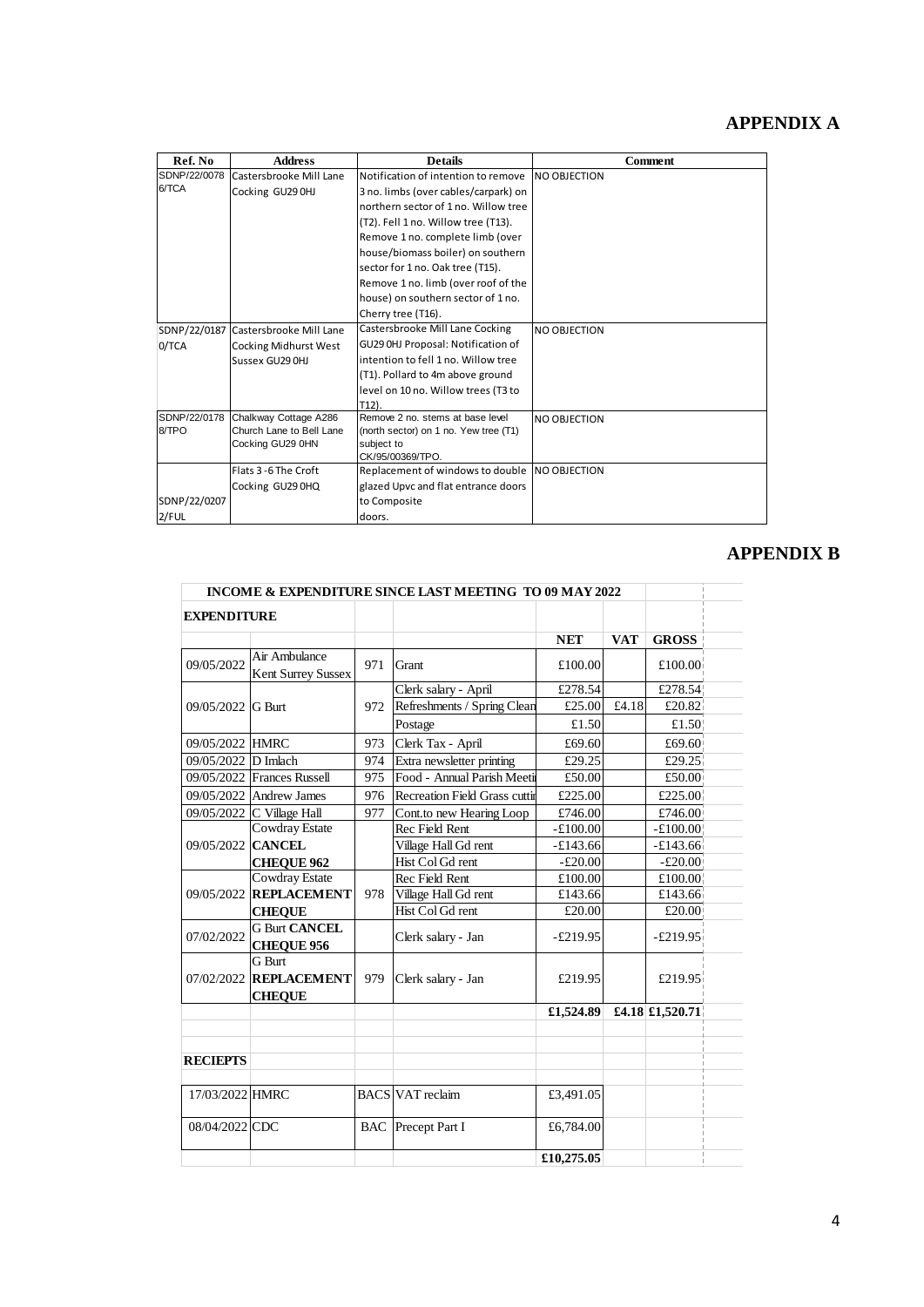# **APPENDIX C**

| <b>BANK RECONCILIATION</b>         |         |             |  |              |  |
|------------------------------------|---------|-------------|--|--------------|--|
| <b>AS @ 31 MARCH 2022</b>          |         |             |  |              |  |
| <b>CASHBOOK</b>                    |         |             |  |              |  |
| Balance brought forward as at      |         |             |  |              |  |
| 01/04/2021                         |         | £8,961.58   |  |              |  |
| <b>Add Total Receipts</b>          |         | 18,924.72   |  |              |  |
| <b>Less Total Payments</b>         |         | (14,263.90) |  |              |  |
| <b>TOTAL</b>                       |         | £13,622.40  |  |              |  |
| <b>BANK</b>                        |         |             |  |              |  |
| Lloyds Treasurers A/C (31/03/2022) |         | 15,087.88   |  |              |  |
| Less unpresented cheques           |         |             |  |              |  |
| 955                                | £15.00  |             |  | <b>TALLY</b> |  |
| 956                                | £219.95 |             |  |              |  |
| 958                                | £74.98  |             |  |              |  |
| 962                                | £263.66 |             |  |              |  |
| 965                                | £90.48  |             |  |              |  |
| 966                                | £219.95 |             |  |              |  |
| 967                                | £55.00  |             |  |              |  |
| 968                                | £413.96 |             |  |              |  |
| 969                                | £112.50 |             |  |              |  |
|                                    |         | $-1,465.48$ |  |              |  |
| Plus unpresented deposits          |         |             |  |              |  |
|                                    |         |             |  |              |  |
| <b>TOTAL</b>                       |         | 13,622.40   |  |              |  |